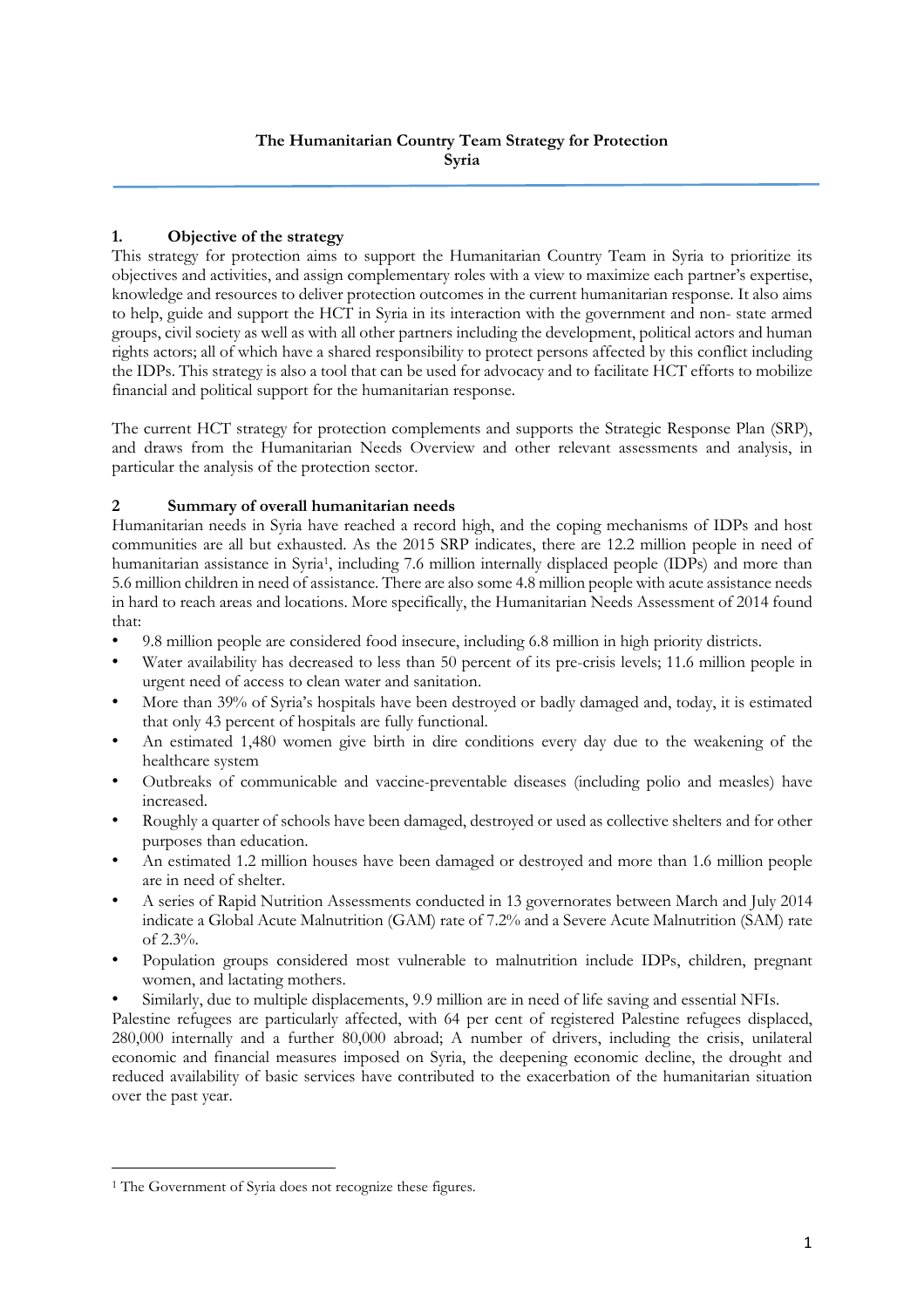Humanitarian access to people in need remains constrained by the closure of many key border points, violence, bureaucratic procedures, safety and security concerns and the presence and activities of terrorist groups listed in UNSCR 2170 & 2178.

# **3. Analysis of the Protection Crisis in Syria**

Since the beginning of the crisis in 2011, Syria has witnessed significant challenges in the humanitarian and security situation across the country, and a marked increase in internal displacement. Human rights violations and abuses occur in the context of widespread insecurity and disregard for the standards of international Human Rights Law and International Humanitarian Law (IHL). The crisis is characterized by the current absence of effective protection for a significant number of civilians in certain parts of Syria. In addition, the crisis--which has negatively impacted on the effectiveness of existing protection institutions, and social and family protection networks and structures--has increased the vulnerability of specific groups. Notably, children and adolescents, women and girls, the elderly, people with disabilities, crisis-affected Palestine refugees, non-Palestinian refugees and third country nationals (including migrant workers) face the greatest protection risks. Since the conflict began, grave child right violations have been reported affecting millions of children, including children being recruited and used by armed groups. Women have been targeted by new types of violence which have not reported before in war context, facing (jihad alnikah) and enslavement, which have not occurred in the new history before.

The current crisis in Syria continues to expose civilians to human rights violations and abuses, war crimes and crimes against humanity, often targeting people based on their ethnicity, religion, extrajudicial killings, enforced disappearances, rape and other acts of sexual violence, arbitrary arrests and detention, targeted attacks against civilians not taking part in hostilities, violence aimed at spreading terror among the civilian population, and attacks on hospitals and schools have been reported. The conflict has also been characterised by the destruction of civilian property, including hospitals, schools and markets; the recruitment of child soldiers and separation of families; arbitrary restrictions of movement; the blocking of access to goods and services; and the looting and destruction of humanitarian property.

The conflict has become more complex resulting in higher levels of civilian casualties in the past year. The result is widespread impunity for even the most serious violations and abuses. As a result of active violence again civilians, many have faced multiple displacement and they are exposed to multiple threats, especially when they move in areas with several or shifting front lines and numerous formal and informal armed groups. The areas under the control of JN and ISIL remain mostly out of reach.

# **4. Strategic priorities**

- 1. mitigate protection risks through a better identification and analysis of protection concerns as well as enhanced awareness raising and advocacy to reduce violence in order to prevent casualties and population displacement, and ensure adequate treatment for all those in need;
- 2. increase access to protection services for the most vulnerable and people with specific needs, giving particular emphasis to child protection and gender-based violence (GBV) prevention and response services;
- 3. engage with and strengthen capacities of local actors to assess, analyse and respond to the protection needs of affected populations through mainstreaming and integration of protection across the humanitarian response and enhance protection capacity aimed at protect vulnerable groups, including victims of violence, human rights abuses and increase their resilience.

Mitigating protection risks: The HCT will undertake joint assessments to gain insights on the main protection needs of the affected population, in particular IDPs, for the purpose of a more targeted humanitarian response aimed at meeting these protection needs and for evidence-based advocacy at different levels and with different stakeholders.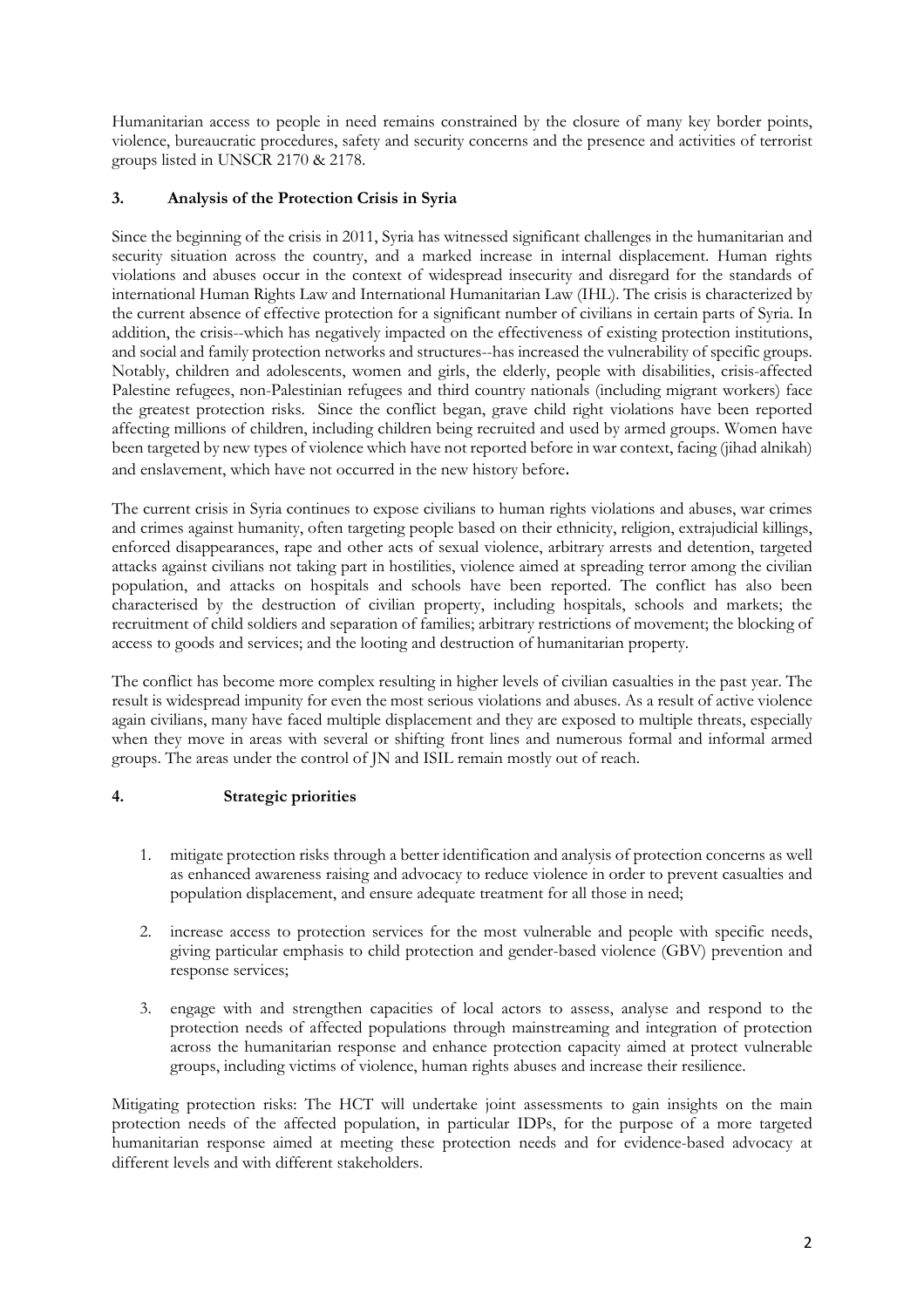Assessments will, to the extent possible, rely on participatory approaches. The HCT will also agree on protocols to facilitate information sharing between sectors and to enable a deeper analysis. Furthermore, awareness-raising on international humanitarian and human rights law as well as humanitarian and protection principles will be expanded to reach a wider group of stakeholders. Awareness raising will complement advocacy on protection as it will foster the necessary understanding and sense of accountability of all the stakeholders.

Expanding reach and access to protection services and assistance: The HCT through a collaborative approach, increase protection services in accessible areas of Syria to mitigate the consequences of the crisis and foster resilience and community support mechanisms, even in the face of overwhelming physical protection concerns. Child protection, GBV prevention and response and risk education (on explosive remnants and mine risk) have been identified as key protection needs and will be prioritized in the response strategy.

The expansion of child protection activities. Key activities in the response will include: expand psychosocial support services through static and mobile child and adolescent friendly spaces (C/AFS's); through community based protection activities better reach the most vulnerable groups in areas deemed safe, as well those residing in geographically hard to reach areas; raise awareness on child protection concerns (mine risk, recruitment, child rights etc) by dissemination of information through information campaigns, social media, broadcast media and print media; support community-based child protection initiatives through expanded community based approach to assist children, adolescents and their families; provide comprehensive services to boys and girls at risk and survivors of violence including through reintegration support programmes; establish and develop existing case management systems and referral mechanisms; collect evidence-based data through assessments; mainstream the Minimum Standards for Child Protection in Humanitarian Action; enhance capacity of child protection actors through trainings (CPiE, PFA).

The expansion of prevention and response to increased incidents of sexual and gender-based violence (SGBV). Women and adolescent girls are disproportionately affected by sexual violence due to forced displacement, family separation, lack of basic structural and societal protections, and limited availability of and safe access to services. Expansion of SGBV prevention and response services is a key priority. Activities will include: safety audits; creation of safe spaces for women; psychosocial support services; case management; establishment and development of existing SGBV referral pathways; PSS and CMR trainings for health workers; livelihood activities for survivors; provision of material and cash-based assistance; the empowerment of women.

# **A. Underlying Principles**

A number of principles will underpin and guide the actions taken to achieve the protection objectives identified above. Overall, the principles will ensure the centrality of protection in the humanitarian response in Syria. All humanitarian actions undertaken will adhere by the humanitarian imperative of humanity, neutrality, independence and impartiality. The HCT commits to the following principles:

i. Accountability to affected populations

Within their respective mandates, humanitarian actors are accountable to affected communities and base their action on participatory approaches that can allow people to have an active role in the decision-making processes that affect them. This includes ensuring the participation of women, older persons, adolescents and children as well as other persons with specific protection needs. Humanitarian actors must also communicate in a transparent manner about their activities and consult with communities and their leaders on decisions that affect them, while also respecting the confidentiality of personal information.

#### ii. Protection-oriented planning and programming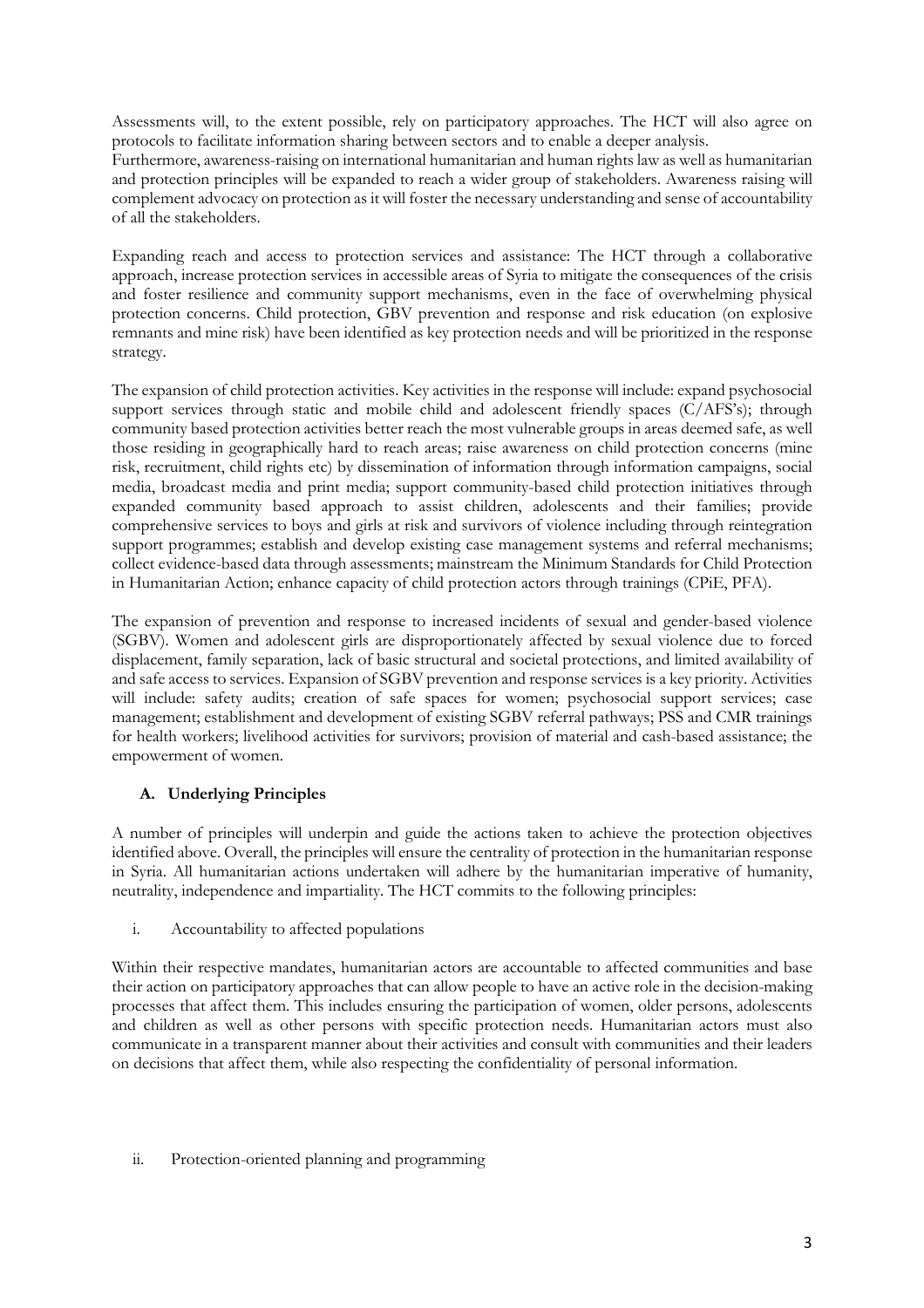Especially challenging within the context of a country that remains in civil conflict, humanitarian actors must respect the principle of "do no harm", ensure that assistance is provided in a manner that prevents or minimizes risk and threats to persons seeking assistance, and focus on the most vulnerable civilians, especially women and children. Humanitarian actors must not inadvertently do harm, draw civilians towards conflict areas, damage the protective environment, or provoke tensions within communities or between communities that are already in conflict.

iii. Equality and non-discrimination in the context of neutral humanitarian action

The sole purpose of humanitarian assistance is to save lives and to protect and assist conflict-affected civilians, whoever they are and wherever they may be, without discrimination. Humanitarian action must not be determined by which party to the conflict controls a given location, and must not discriminate, reinforce or create inequalities among affected civilians.

iv. Humanitarian space and access

It is the government's responsibility to facilitate humanitarian action and access to affected populations, and to protect humanitarian organizations. Humanitarian organizations have the right to provide assistance, to ensure the affected population's right to receive assistance, and to deliver assistance in accordance with international humanitarian law and humanitarian principles.

# **5. A Joint Responsibility: Complementary Roles to Ensure Protection**

The Centrality of Protection approach set out in the IASC Statement recognizes the complementary nature of the different mandates and roles of humanitarian actors and agencies. With a situation as complex as the Syria, protecting people in need necessarily requires collaboration among humanitarian, human rights, political, and development actors. The HCT provides the vision and ensure that the overall humanitarian response remains coherent while respecting organizational mandates and approaches, so that the system as a whole contributes to the achievement of protection priorities. This is done through the fostering of constructive working relationships between all partners, particularly HCT members.

Although they have different mandates and operational approaches, all members of the HCT are concerned with the protection of civilians and undertake complementary activities. More specifically, protection of civilians under threat of physical violence lies at the core of the HC mandate and is given priority in decisions on the use of its resources.

Exchange of information including information on early warning planning and response, as well as geographical and thematic response prioritization is deemed imperative. HCT will undertake regular consultations as appropriate regarding respective strategies, action plans and thematic guidelines on issues of mutual relevance in order to identify, reduce and prevent violence against civilians, including GBV, child recruitment and forced recruitment of adults into armed groups, while respecting current guidelines on coordination and information sharing. With this strategy, the HCT commits to advocate that protection priorities are reflected in the prioritization activities and integrated into its operational PoC responses. This will require improved consultation and interaction, including regarding the Monitoring Reporting Mechanism (MRM) on grave violations against children, and the Monitoring, Analysis and Reporting Arrangements (MARA) on conflict related sexual violence. The aim is to foster and sustain a constructive relationship between the Mission and humanitarian actors and to strengthen existing coordination mechanisms on protection of civilians, while preserving humanitarian space and principles.

#### **6. Monitoring and Evaluation**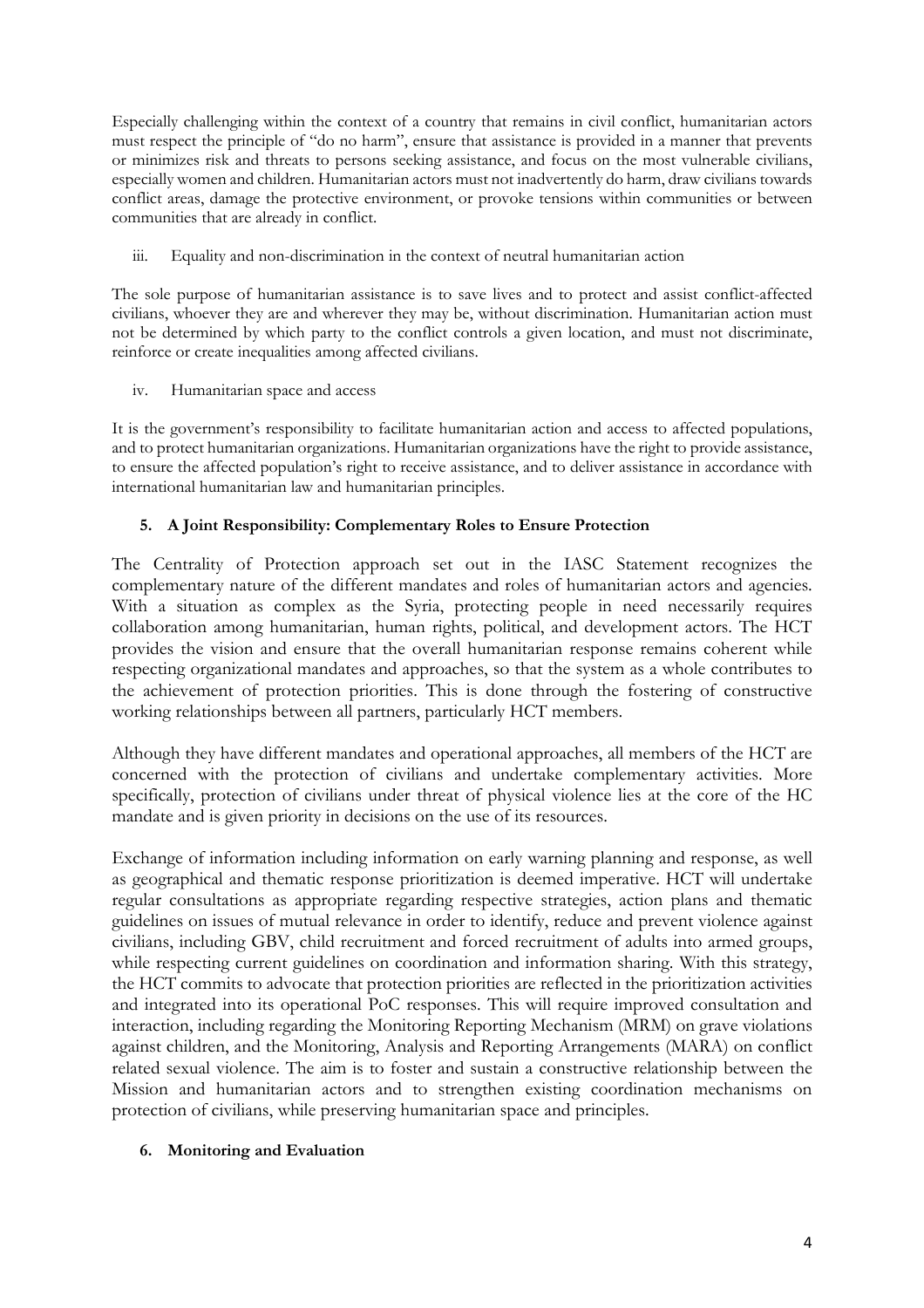The Action Plan in Annex 3 serves to operationalize the Protection Strategy and be well used to achieve the HCT's protection vision and objectives. Each objective includes a number of activities and indicators that can be monitored and measured. The HCT will review the Action Plan on a bi-annual basis or as required.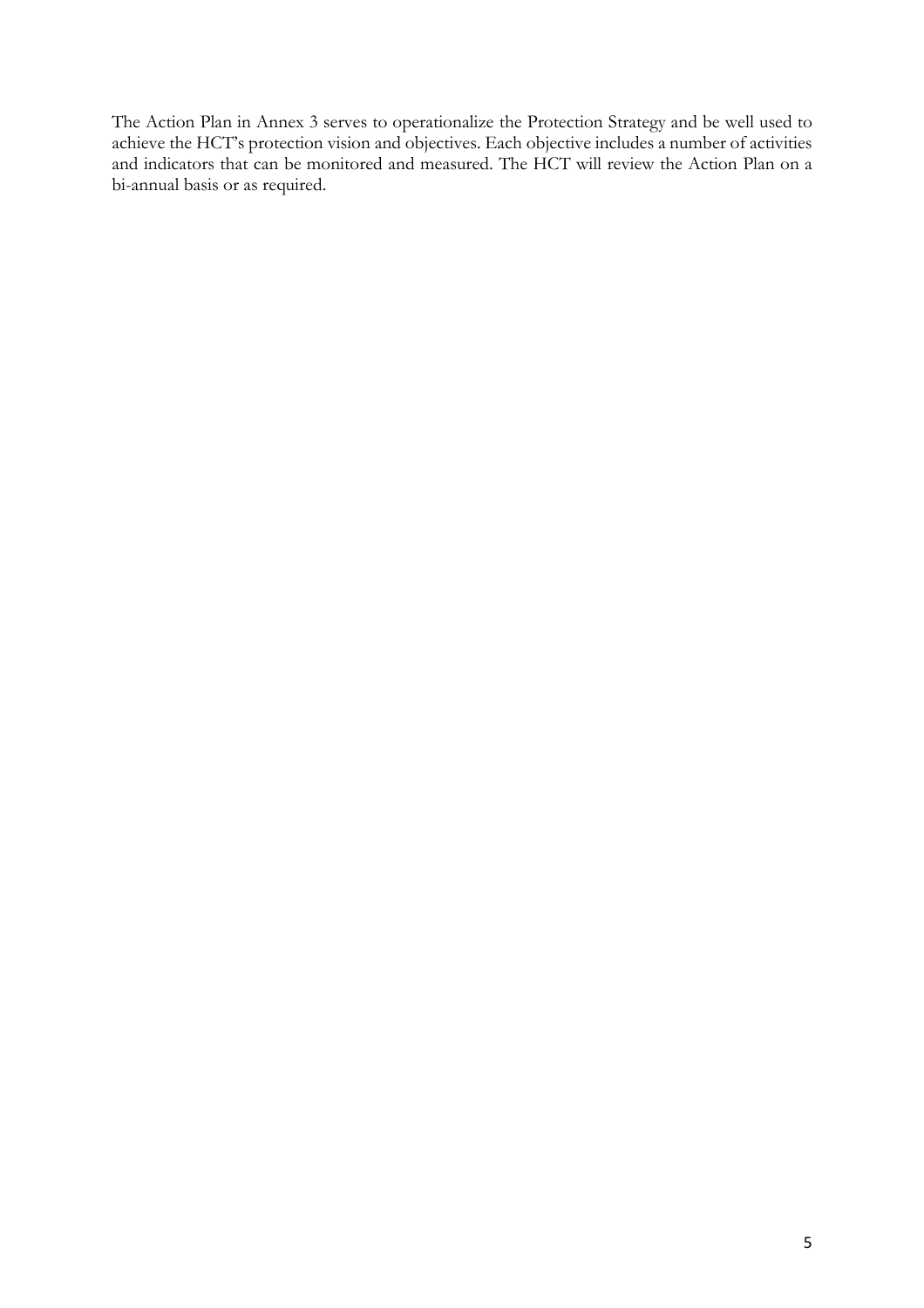## **Annex 1:**

#### **The Foundation Elements of the Protection Response in Syria**

The HCT Protection Strategy builds on and will be implemented in accordance with a number of key decisions and documents that constitute a foundation for a protection-centric response in Syria.

#### **IASC Principals' Statement on the Centrality of Protection in Humanitarian Action**

On 17 December 2013, the Inter-Agency Standing Committee (IASC) Principals adopted a statement on the Centrality of Protection in Humanitarian Action. It tasks Humanitarian Coordinators globally with the responsibility, supported by the HCT and clusters, to place protection at the heart of humanitarian action, including by developing and implementing a comprehensive protection strategy in order to yield improved protection results and enhance the protective environment for civilians, including displaced persons. The implementation of this statement requires the Humanitarian Coordinator and the HCT in Syria to develop a common strategic vision and guidance on protection objectives, in addition to a clear framework for prioritizing activities and resources towards these objectives.

## **Secretary-General's Human Rights Up Front Initiative**

The unified statement on the Centrality of Protection in Humanitarian Action is complementary to, and further supported by, the United Nations "Human Rights Up Front" initiative and action plan, which was launched by the UN Secretary-General on 21 November 2013. The initiative emphasizes the imperative for the UN to protect people, wherever they may be, in accordance with their human rights and in a manner that prevents and responds to violations of human rights and international humanitarian law. This same imperative to protect people lies at the heart of humanitarian action in Syria.

#### **Protection and Community Services Sector Strategy**

The PCSS Strategy has been developed based on its partners' programmes. The Protection Sector is developing specific operational 2015 PCSS work plan.

#### **Humanitarian Needs Overview and Strategic Response Plan for Syria 2015**

Released in December 2014, the SRP 2015 for Syria provides an opportunity for humanitarian actors to recommit to the centrality of protection in their programming, since protection underpins both the Humanitarian Needs Overview (HNO) and the Strategic Response Plan (SRP). The SRP also includes a commitment from all humanitarian actors+ to improve the protective environment for IDPs and other civilians impacted by the conflict by making protection integral to the humanitarian response. The protection objectives that are listed in this Protection Strategy are consistent with, and contribute to, the achievement of the HNO and SRP strategic objectives namely:

- i. Promote protection of and access to affected people in accordance with International law, International Humanitarian Law (IHL) and International Human Rights Law (IHRL).
- ii. Provide life-saving and life-sustaining humanitarian assistance to people in need, prioritizing the most vulnerable.
- iii. Strengthen resilience, livelihoods and early recovery through communities and institutions.
- iv. Strengthen harmonized coordination modalities through enhanced joint planning, information management, communication and regular monitoring.
- v. Enhance the response capacity of all humanitarian actors to respond to the growing humanitarian and protection needs of the affected population.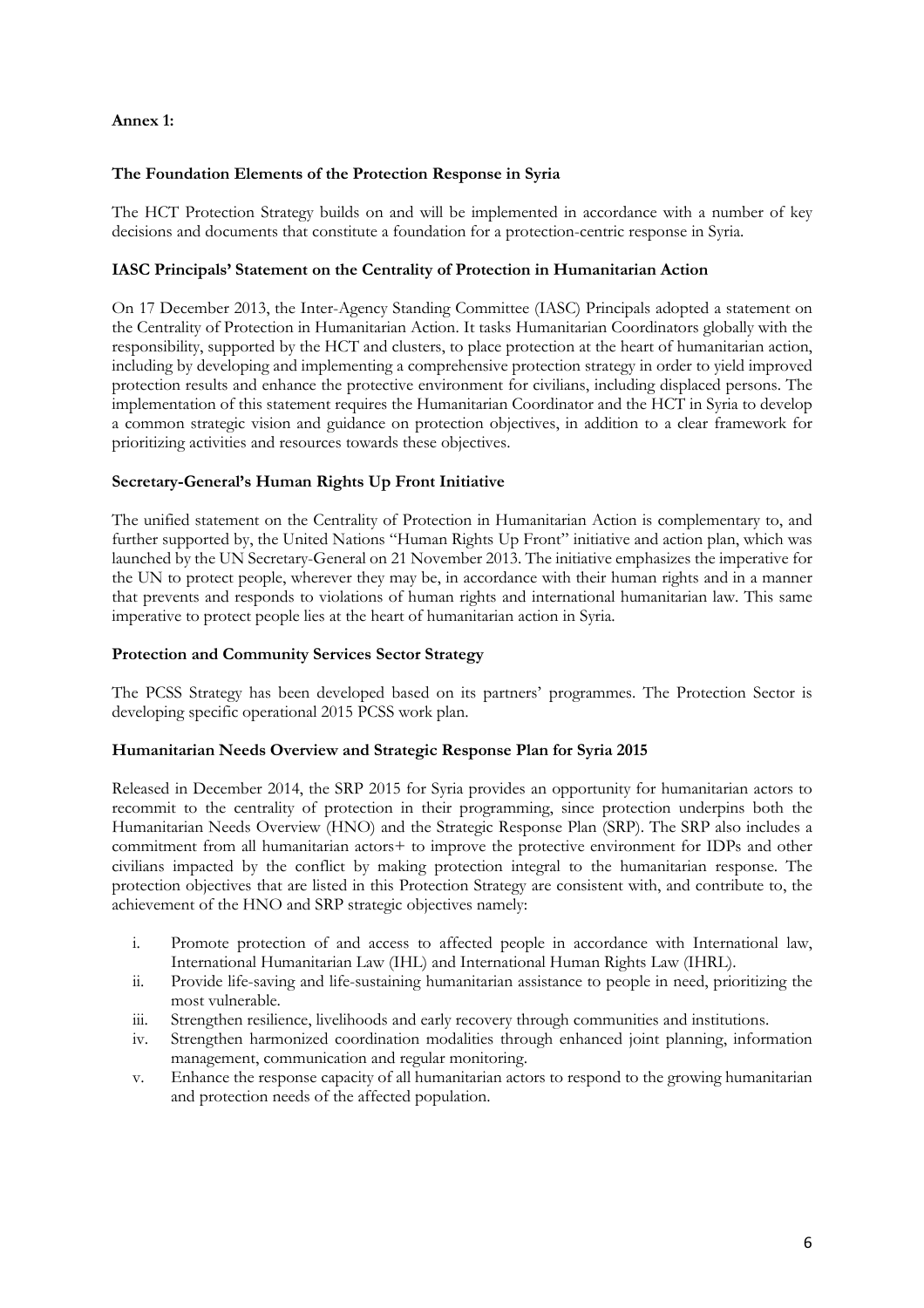## **Annex 2: Overview of key Protection Threats/ Risks**

This Annex presents a few of the key protection threats and risks in Syria that affect both civilians attempting to cope with the armed conflict and actors working in improve the protection environment.

The table presents three risks, each with their respective high-risk areas, highest-risk groups, and examples of associated violence, coercion and deprivation.

|  |  |  |  |  |  |  | Note: The identification of these risks, areas and groups does not exclude others from risk of harm. |  |  |
|--|--|--|--|--|--|--|------------------------------------------------------------------------------------------------------|--|--|
|  |  |  |  |  |  |  |                                                                                                      |  |  |
|  |  |  |  |  |  |  |                                                                                                      |  |  |

| Protection<br>High-risk<br>Threat<br>Areas                                                                                                                                                                                                                                                                                                                                            |                                                                                                 | Highest-risk<br>Groups                                                                                                                                                                                                                                                                                                                                                                                                                                                                                | Examples                                                                                                                     |                                                                                                         |                                                                                                                                                                                                                                                                                                                                                                                                                                                                                        |  |
|---------------------------------------------------------------------------------------------------------------------------------------------------------------------------------------------------------------------------------------------------------------------------------------------------------------------------------------------------------------------------------------|-------------------------------------------------------------------------------------------------|-------------------------------------------------------------------------------------------------------------------------------------------------------------------------------------------------------------------------------------------------------------------------------------------------------------------------------------------------------------------------------------------------------------------------------------------------------------------------------------------------------|------------------------------------------------------------------------------------------------------------------------------|---------------------------------------------------------------------------------------------------------|----------------------------------------------------------------------------------------------------------------------------------------------------------------------------------------------------------------------------------------------------------------------------------------------------------------------------------------------------------------------------------------------------------------------------------------------------------------------------------------|--|
|                                                                                                                                                                                                                                                                                                                                                                                       |                                                                                                 |                                                                                                                                                                                                                                                                                                                                                                                                                                                                                                       | Violence                                                                                                                     | Coercion                                                                                                | Deprivation                                                                                                                                                                                                                                                                                                                                                                                                                                                                            |  |
| Populations<br>moving from<br>conflict and/or<br>to conflict areas<br>face significant<br>protection risks,<br>especially when<br>crossing the<br>front lines<br>Community<br>mitigation<br>include family<br>separation,<br>women<br>traveling to<br>collect<br>food/water<br>and/or to<br>receive<br>humanitarian<br>assistance along<br>battle fronts or<br>across front<br>lines. | Besieged<br>and hard<br>to reach<br>areas, ISIL<br>controlled<br>areas of<br>active<br>conflict | Boys/Men 12-<br>45 Years:<br>Men/boys<br>considered of<br>fighting age<br>risk being<br>targeted by<br>warring<br>parties.<br>Girls/Women<br>12-45 years<br>risk being<br>raped,<br>abducted and<br>killed.<br>Elderly, sick<br>and wounded:<br>At the time of<br>displacement,<br>elderly people<br>who<br>previously<br>would have<br>remained to<br>secure family<br>property are at<br>risk of being<br>targeted<br>because it is<br>generally too<br>risky for<br>younger<br>people to do<br>SO. | Deliberate<br>personal<br>violence<br>inducing risk<br>to life<br>Sexual<br>violence<br>including rape<br>and<br>enslavement | Payment of informal<br>taxation and<br>extortion<br>Forced recruitment<br>Forced diversion of<br>assets | Displacement<br>Confiscation/Theft and<br>looting of critical assets,<br>including property<br>Collective punishment<br>including destruction of<br>public/private services<br>and public/private<br>institutions<br>Parties to the conflict<br>preventing movement of<br>populations and goods<br>including humanitarian<br>assistance<br>Confiscation/Loss/theft<br>of personal identity<br>documents and other vital<br>documents<br>Arbitrary arrests,<br>detention, disappearance |  |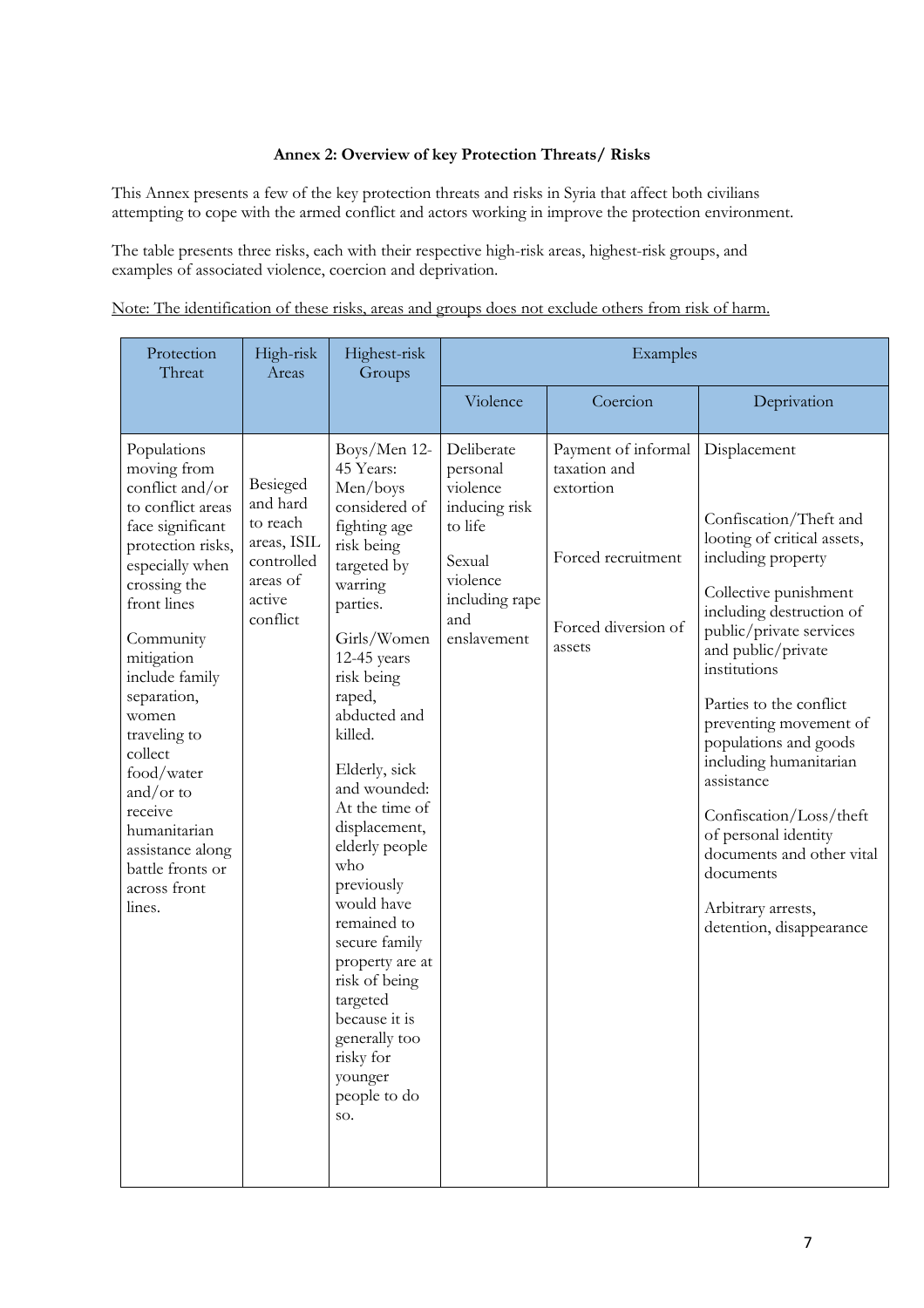| In areas of high<br>population<br>concentration<br>which is active<br>military areas, or<br>besieged areas,<br>protection<br>threats as as<br>violence,<br>recruitment,<br>legal physical<br>protection are<br>very high.<br>The situation<br>will remain<br>volatile due to<br>violence and<br>people displaced<br>multiple times<br>and are<br>traumatized. |               |           | Girls/Women<br>12-45 years<br>face significant<br>risk of sexual<br>violence,<br>forced<br>marriages,<br>including early<br>marriages and<br>forced labour;<br>Youth 12-45<br>years face<br>threats such as<br>forced<br>recruitment,<br>violence,<br>threat to life<br>and mobility, | Domestic<br>sexual<br>violence<br>Direct<br>personal<br>violence and<br>threat to life.<br>Violence by<br>armed groups<br>and warring<br>parties | Populations being<br>induced to<br>stay/move from<br>high risk areas and<br>besieged areas face<br>cohesion.<br>Exploitation of<br>vulnerable groups                                          | Limited or lack of<br>sustained and equitable<br>access to services<br>including humanitarian<br>assistance.<br>Armed groups on the<br>ground creating pockets of<br>exclusion during<br>distributions/assistance<br>of basic needs and services<br>Limited mobility and loss<br>of economic opportunity.<br>Denial of basic services<br>including medical<br>assistance |  |
|---------------------------------------------------------------------------------------------------------------------------------------------------------------------------------------------------------------------------------------------------------------------------------------------------------------------------------------------------------------|---------------|-----------|---------------------------------------------------------------------------------------------------------------------------------------------------------------------------------------------------------------------------------------------------------------------------------------|--------------------------------------------------------------------------------------------------------------------------------------------------|-----------------------------------------------------------------------------------------------------------------------------------------------------------------------------------------------|--------------------------------------------------------------------------------------------------------------------------------------------------------------------------------------------------------------------------------------------------------------------------------------------------------------------------------------------------------------------------|--|
| Protection Threat                                                                                                                                                                                                                                                                                                                                             | High<br>-risk |           | Highest-risk<br>Groups                                                                                                                                                                                                                                                                | Examples                                                                                                                                         |                                                                                                                                                                                               |                                                                                                                                                                                                                                                                                                                                                                          |  |
|                                                                                                                                                                                                                                                                                                                                                               |               | Area<br>S |                                                                                                                                                                                                                                                                                       | Violence                                                                                                                                         | Coercion                                                                                                                                                                                      | Deprivation                                                                                                                                                                                                                                                                                                                                                              |  |
| Any potential<br>'encamped' areas<br>will face similar<br>dynamics                                                                                                                                                                                                                                                                                            |               |           | Same as above                                                                                                                                                                                                                                                                         | Same as<br>above                                                                                                                                 | Arbitrary restriction<br>on movements such<br>as forced, return,<br>punitive measures<br>and roadblocks that<br>block access to<br>humanitarian<br>assistance/services<br>and social networks | Same as above                                                                                                                                                                                                                                                                                                                                                            |  |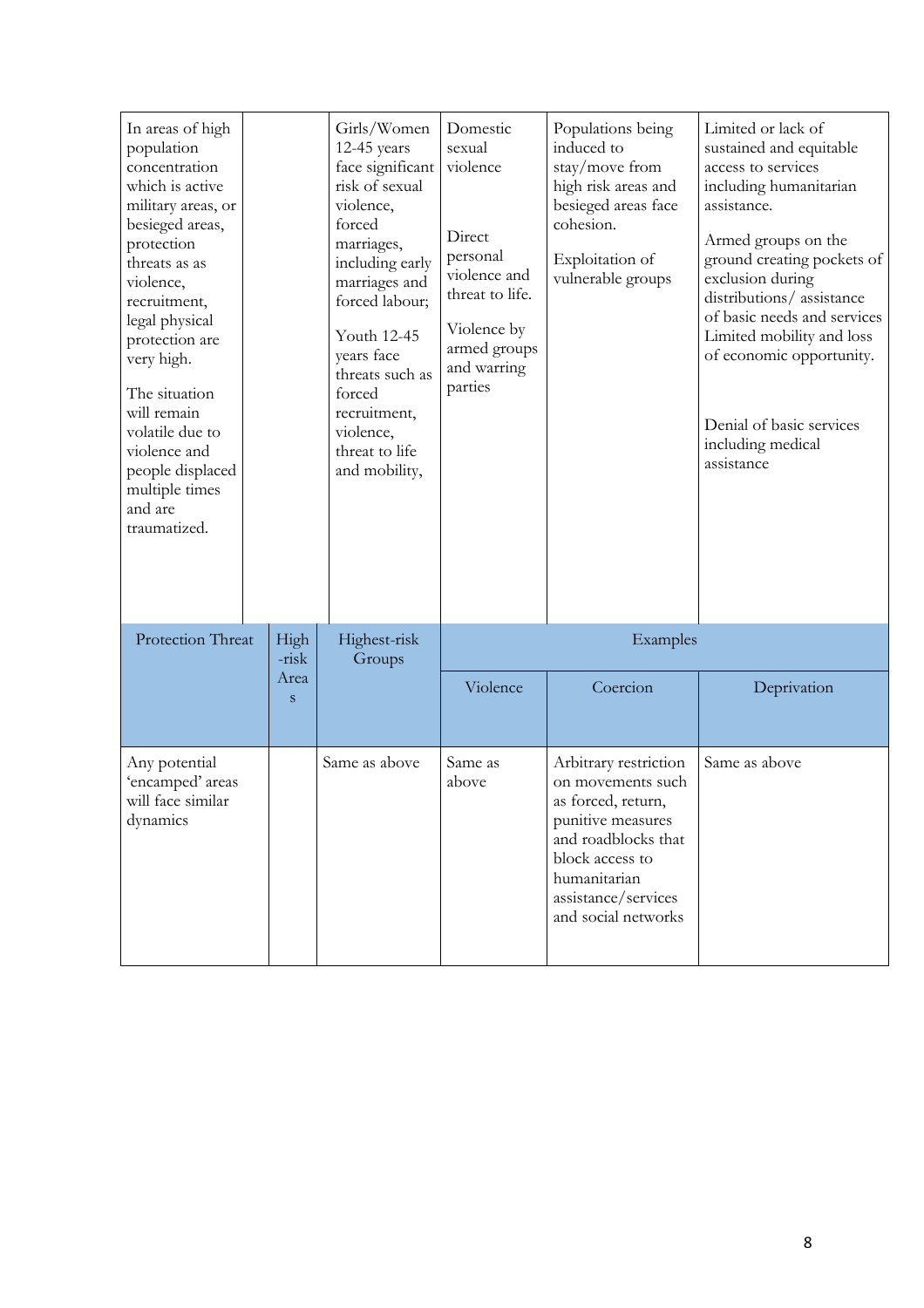| Locations facing<br>active armed<br>conflict, military<br>operations,<br>breakdown/erosion<br>of governance are at<br>high risk.<br>Protection threats<br>are created when<br>warring parties<br>impose restrictions<br>on basic<br>fundamental rights,<br>freedoms, mobility<br>and restrictions on<br>access to services<br>including protection<br>services. |  | Youth 14/21:<br>Young<br>boys/men are<br>reportedly being<br>mobilized and<br>armed; Child<br>recruitment and<br>forcible<br>recruitment,<br>detention and<br>torture are likely<br>protection<br>threats.<br>Arbitrary arrests,<br>detentions and<br>extrajudicial<br>killings and<br>threats against<br>ethnic and<br>religious<br>minorities. | Deliberate<br>personal<br>violence<br>including<br>killing,<br>detention and<br>recruitment<br>Sexual<br>violence,<br>including rape<br>and<br>abduction<br>and<br>enslavement<br>Family<br>separation | Forced recruitment<br>and mobilization<br>including of children<br>Forced diversion of<br>assets | Confiscation/Theft and<br>looting of critical assets,<br>including property<br>Collective punishment<br>including destruction of<br>public/private services<br>and public/private<br>institutions<br>Armed groups preventing<br>movement of populations<br>and goods including<br>humanitarian assistance<br>Confiscation/Loss/theft<br>of personal identity<br>documents and other vital<br>documents |
|-----------------------------------------------------------------------------------------------------------------------------------------------------------------------------------------------------------------------------------------------------------------------------------------------------------------------------------------------------------------|--|--------------------------------------------------------------------------------------------------------------------------------------------------------------------------------------------------------------------------------------------------------------------------------------------------------------------------------------------------|--------------------------------------------------------------------------------------------------------------------------------------------------------------------------------------------------------|--------------------------------------------------------------------------------------------------|--------------------------------------------------------------------------------------------------------------------------------------------------------------------------------------------------------------------------------------------------------------------------------------------------------------------------------------------------------------------------------------------------------|
|-----------------------------------------------------------------------------------------------------------------------------------------------------------------------------------------------------------------------------------------------------------------------------------------------------------------------------------------------------------------|--|--------------------------------------------------------------------------------------------------------------------------------------------------------------------------------------------------------------------------------------------------------------------------------------------------------------------------------------------------|--------------------------------------------------------------------------------------------------------------------------------------------------------------------------------------------------------|--------------------------------------------------------------------------------------------------|--------------------------------------------------------------------------------------------------------------------------------------------------------------------------------------------------------------------------------------------------------------------------------------------------------------------------------------------------------------------------------------------------------|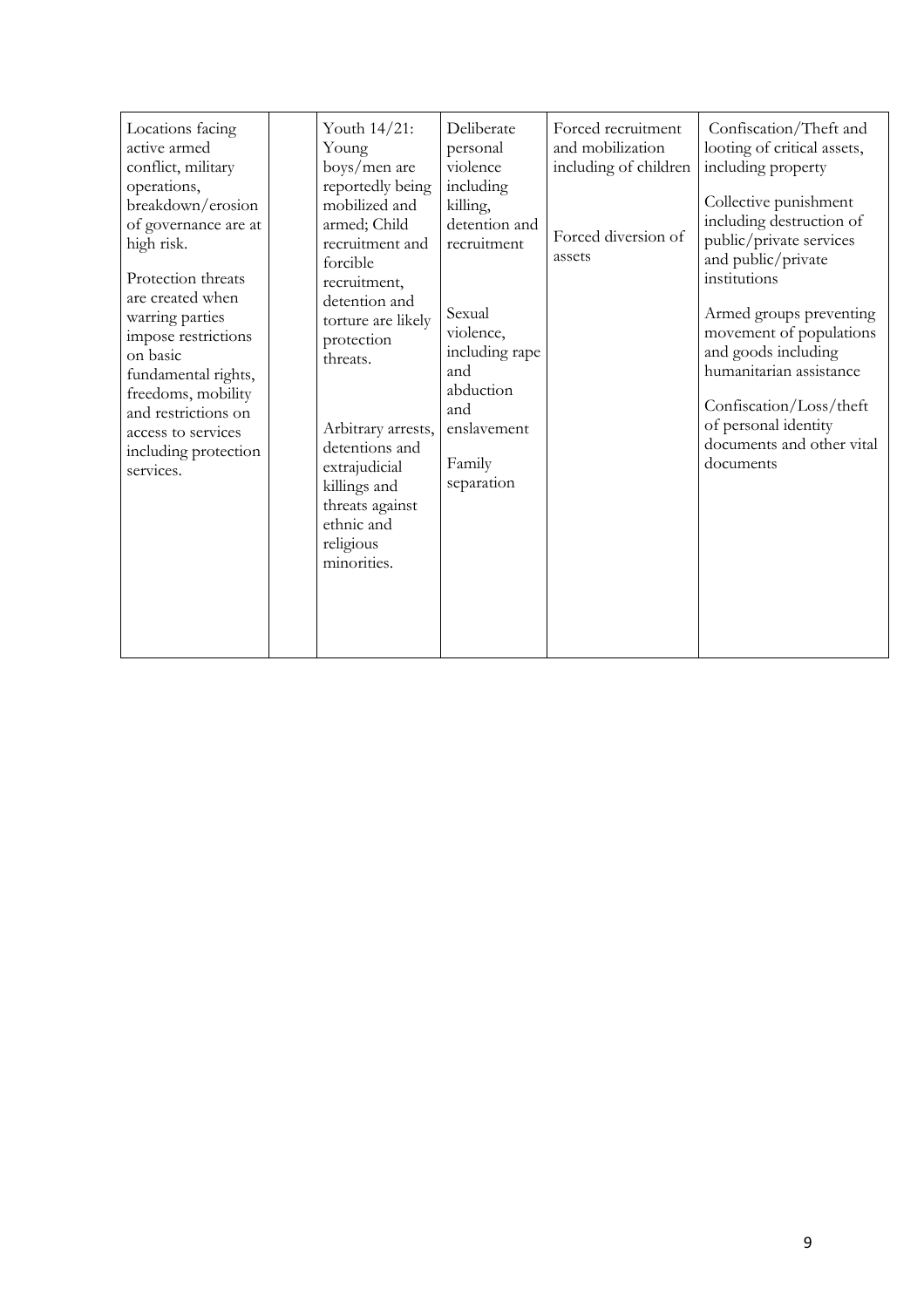## **Annex 3: HCT Protection Strategy Action Plan**

This Action Plan lists the core activities that will be undertaken by the HCT and relevant humanitarian actors to fulfill the protection vision and achieve the objectives that are present in the Protection Strategy. The HCT will review this document on a bi-annual basis or as required.

*Protection Vision*: Ensure that displaced persons and other civilians in Syria are protected, are able to enjoy their rights, including the right to move freely in safety and dignity, and can re-establish their lives without being targeted or discriminated against by warring parties. It aims to reduce violence in order to prevent casualties and population displacement, and ensure adequate treatment for all those in need; secure access to, and increase access for the affected people; protect vulnerable groups, including victims of human rights abuses and increase their resilience; strengthen local capacities to protect people and deliver services and improve treatment of those in whose freedom of movement is restricted.

*Protection Objectives*: 1) Create and sustain a protective environment; 2) Enhance protection through respect to the IHL and HRL; and 3) Ensure protection mainstreaming in the humanitarian response.

| <b>Key Activities</b> | <b>Progress Indicators</b><br>Most of the indicators are<br>non-measureable ( <i>i. e.</i> not<br>really indicators). Suggest<br>trying to develop some real<br>indicators, if possible. | Lead | In Coordination<br>consultation<br>with |
|-----------------------|------------------------------------------------------------------------------------------------------------------------------------------------------------------------------------------|------|-----------------------------------------|
|                       | Objective 1: Create and sustain a protective environment                                                                                                                                 |      |                                         |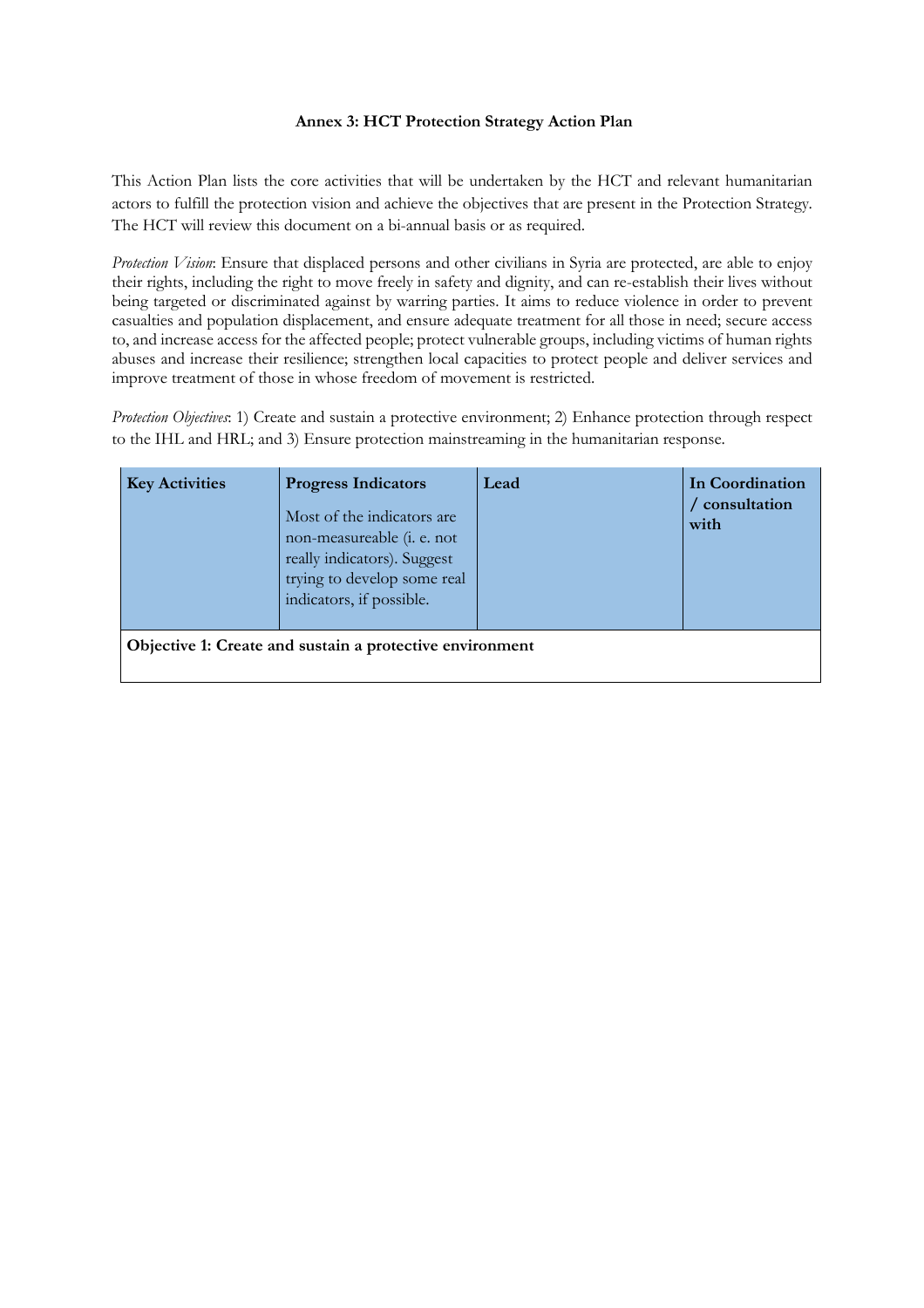| 1.1 Step up<br>engagement with the<br>parties to the conflict,<br>stressing the need to<br>protect civilians and<br>comply with basic<br>principles of<br>international<br>humanitarian law,<br>reaffirming the<br>primary responsibility<br>for the security, safety<br>and wellbeing of<br>civilians and the<br>displaced persons<br>throughout the<br>country. | Greater responsibility and<br>accountability by the parties<br>to the conflict to ensure<br>protection concerns are<br>included in the political<br>processes;<br>Number and nature of<br>actions taken by the parties<br>to the conflict to address<br>violations of IHL, human<br>rights and the Guiding<br>principles of IDP, and<br>promote accountability;<br>Number of times<br>protection issues are raised<br>with the parties to the<br>conflict by all actors i.e. 3<br>Pillar (the international<br>humanitarian, political and<br>human rights actors)<br>Parties to the conflict<br>response to advocacy | HC                                  | Member States,<br>the 3 Pillar (the<br>international<br>humanitarian,<br>political and<br>Human rights<br>actors) and<br>relevant<br>institutions,<br>NGO <sub>s</sub> . |
|-------------------------------------------------------------------------------------------------------------------------------------------------------------------------------------------------------------------------------------------------------------------------------------------------------------------------------------------------------------------|-----------------------------------------------------------------------------------------------------------------------------------------------------------------------------------------------------------------------------------------------------------------------------------------------------------------------------------------------------------------------------------------------------------------------------------------------------------------------------------------------------------------------------------------------------------------------------------------------------------------------|-------------------------------------|--------------------------------------------------------------------------------------------------------------------------------------------------------------------------|
| 1.2 Discuss with the<br>leadership of the<br>warring parties and<br>other relevant<br>stakeholders, on key<br>protection issues and<br>trends                                                                                                                                                                                                                     | Bi-annual protection<br>reports and advocacy<br>messages issued                                                                                                                                                                                                                                                                                                                                                                                                                                                                                                                                                       | HC                                  | 3 Pillar (the<br>international<br>humanitarian,<br>political and<br>Human rights<br>actors) and<br>protection<br>agencies,<br>protections sectors                        |
| 1.3 Increase multi-<br>sector services<br>(psychosocial,<br>medical, case<br>management, etc.) to<br>prevent and respond<br>to GBV                                                                                                                                                                                                                                | Increased number of<br>locations with multi-sector<br>services for GBV<br>prevention and response<br>Number of multi-sector<br>services meeting minimum<br>standards of quality                                                                                                                                                                                                                                                                                                                                                                                                                                       | UNFPA, UNHCR, WHO,<br><b>UNICEF</b> | Protection Sector,<br>lead protection<br>agencies and<br>health sector                                                                                                   |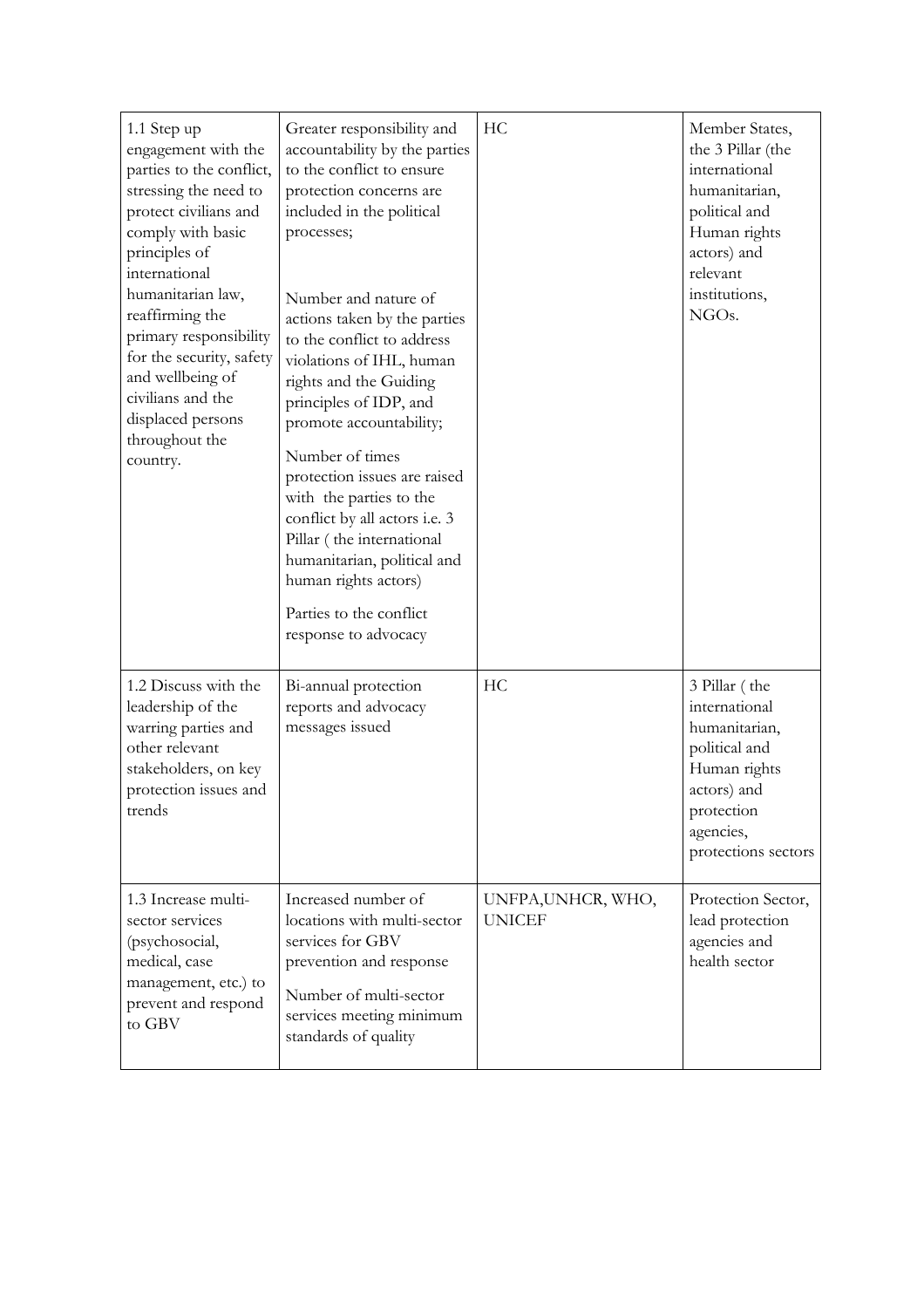| 1.4 Monitor, report<br>and respond to grave<br>violations against<br>children and<br>adolescents                                                                                                                                                                                                 | Quarterly reports produced<br>on reported grave<br>violations against children<br>Risks of grave violations<br>against children and<br>adolescents reduced                                                       | UNICEF, RC         | Protection Sector<br>and Sub-<br>sectors, UNICEF<br>INGOs, NGOs,         |
|--------------------------------------------------------------------------------------------------------------------------------------------------------------------------------------------------------------------------------------------------------------------------------------------------|------------------------------------------------------------------------------------------------------------------------------------------------------------------------------------------------------------------|--------------------|--------------------------------------------------------------------------|
| 1.5 Strengthen<br>community systems<br>for preventing and<br>responding to<br>separation of children<br>from families,<br>recruitment of<br>children, physical<br>violence against<br>children, and for<br>providing<br>psychosocial support<br>services for children<br>affected by the crisis. | Increased capacity of<br>communities to prevent<br>separation of children from<br>their families, protect<br>children from physical<br>injuries, recruitment, and to<br>provide psychosocial<br>support services | <b>UNICEF</b>      | Child protection<br>Sub-sector and<br>Child protection<br>Working Groups |
| 1.6 Engage, support<br>and invest in national<br>civil society<br>organizations that are                                                                                                                                                                                                         | At least 30%<br>increase/diversification in<br>funding to strengthen the<br>institutional capacity of                                                                                                            | Sector Lead Agency | Donors                                                                   |
| working with affected<br>populations and<br>providing direct<br>protection services                                                                                                                                                                                                              | national NGOs working<br>directly with affected<br>populations and providing<br>protection services                                                                                                              |                    |                                                                          |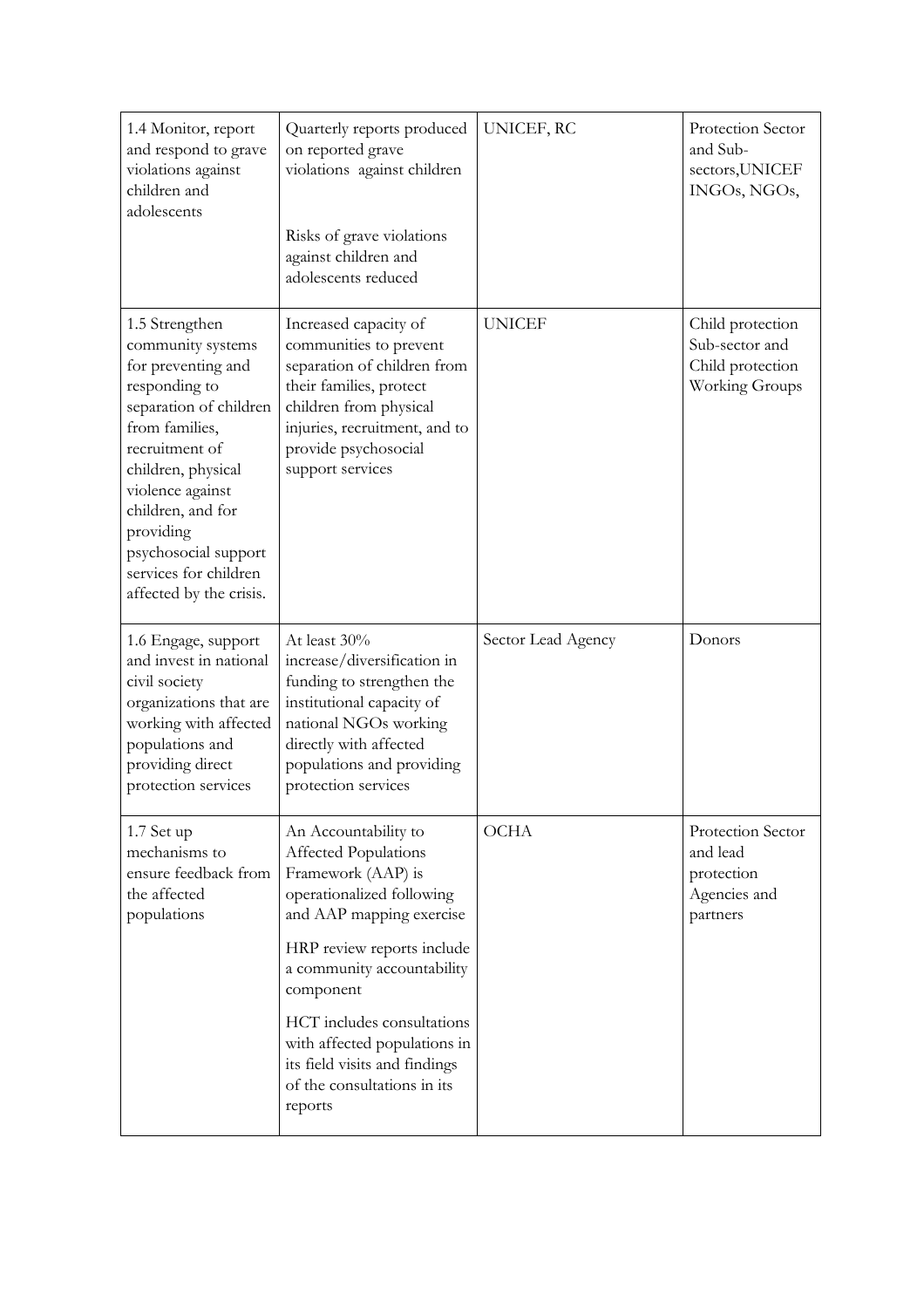| 1.8 Advocate for<br>identified<br>access to affected<br>population in<br>besieged areas, hard<br>to reach areas                                                                                                |  | Number of visits to areas<br>Number of locations raised<br>to government and AOG<br>and responded to                                                                 | HC, OSE                                               |                                    | HC and Lead<br>protection<br>agencies                                         |  |
|----------------------------------------------------------------------------------------------------------------------------------------------------------------------------------------------------------------|--|----------------------------------------------------------------------------------------------------------------------------------------------------------------------|-------------------------------------------------------|------------------------------------|-------------------------------------------------------------------------------|--|
| 1.9 Consult regularly<br>on strategies, action<br>plans and thematic<br>guidelines on action<br>related to the<br>protection of civilian,<br>GBV/CRSV, child<br>protection<br>protection, etc.                 |  | Number of strategies and<br>other relevant<br>documentation developed<br>that incorporate key<br>protection principled and<br>best practices related to              | HC, OSE, UNHCR,<br>UNICEF, WHO, UNFPA,<br><b>OCHA</b> |                                    | HC, OSE,<br>UNHCR,<br>UNICEF, WHO,<br>UNFPA,<br>Protection Sector             |  |
| Objective 2: Enhance protection through freedom of movement                                                                                                                                                    |  |                                                                                                                                                                      |                                                       |                                    |                                                                               |  |
| 2.1 Monitor and assess<br>obstacles to freedom of<br>movement                                                                                                                                                  |  | Number of protection<br>monitoring assessments<br>conducted and mechanisms<br>established for follow-up action                                                       |                                                       | Lead protection<br>agencies, UNHCR | HC, OSE,<br>UNHCR,<br>UNICEF,<br>WHO, OCHA,<br>UNFPA,<br>Protection<br>Sector |  |
| 2.2 Integrate IDP choices<br>into the humanitarian<br>response and analyze<br>interventions that affect<br>freedom of movement                                                                                 |  | Increased information is<br>available on freedom of<br>movement including obstacles<br>and constraints which inform<br>interventions/assistance                      |                                                       | Protection Sector                  |                                                                               |  |
| 2.3 Develop actions and<br>interventions based on<br>humanitarian-protection<br>analysis to support<br>conditions conducive for<br>solution, in consultation with<br>IDPs, local population and<br>authorities |  | Actions are implemented for<br>achieving access to<br>humanitarian assistance, based<br>on the finding of protection<br>monitoring and other relevant<br>assessments |                                                       | HC, HCT and<br>UNHCR,              | <b>HCT</b>                                                                    |  |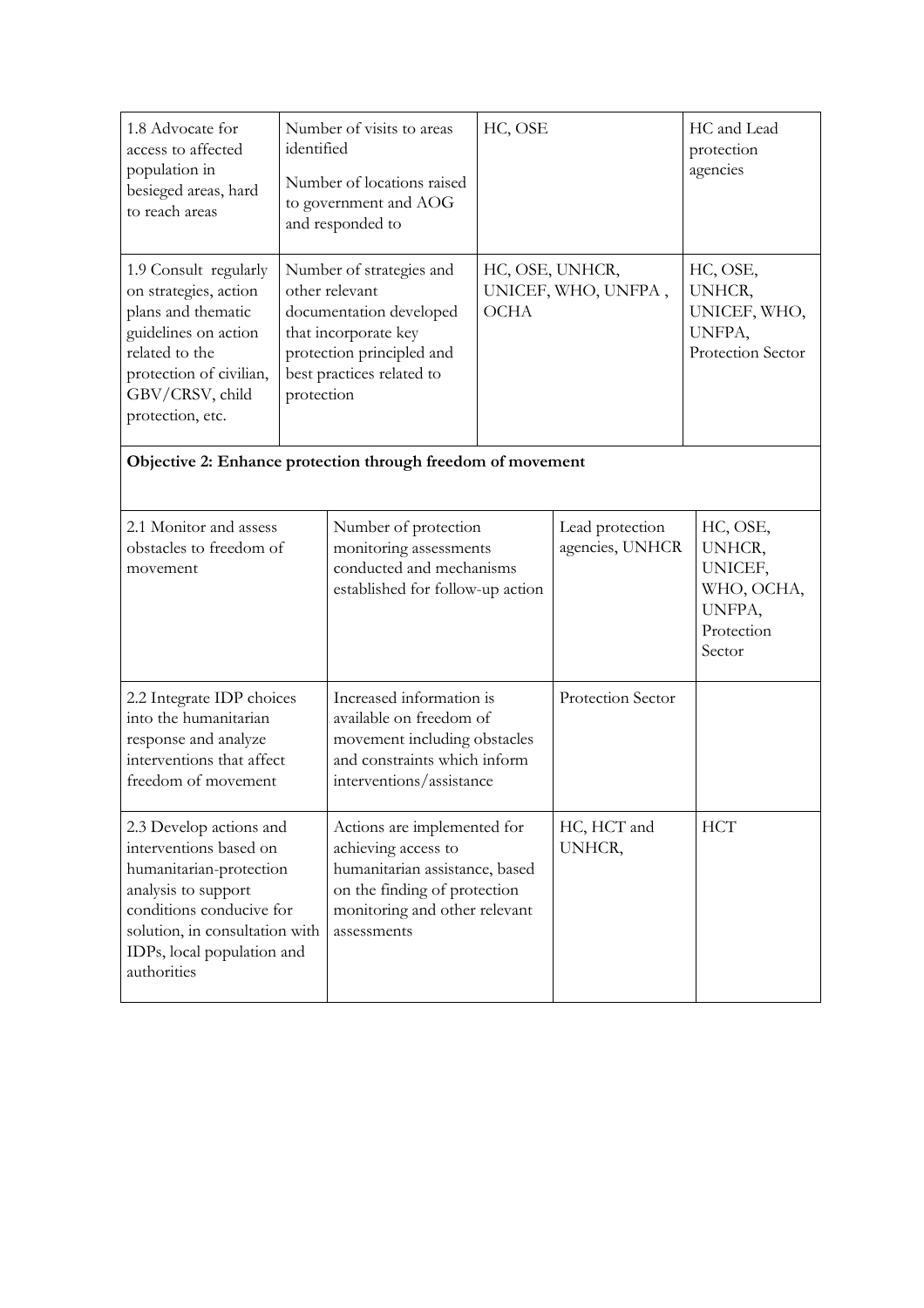| 2.4 collect baseline data on<br>potential areas of<br>movement/integration and<br>identify key obstacles and<br>constraints, in particular for<br>vulnerable groups (youth,<br>women, children, elderly) | More information and analyses<br>are available on relevant issues,<br>including safety, security and<br>access to services including for<br>vulnerable groups in key areas<br>Regular discussion are held with<br>development actors on<br>interventions, including the<br>rehabilitation of basic<br>infrastructure and service<br>provision<br>Number of profiling exercises<br>of at-risk populations<br>conducted | HCT members,<br>UNHCR,<br>UNICEF, UNFAP,<br><b>WHO</b> | <b>HCT</b>                                           |  |  |  |  |
|----------------------------------------------------------------------------------------------------------------------------------------------------------------------------------------------------------|-----------------------------------------------------------------------------------------------------------------------------------------------------------------------------------------------------------------------------------------------------------------------------------------------------------------------------------------------------------------------------------------------------------------------|--------------------------------------------------------|------------------------------------------------------|--|--|--|--|
| 2.5 Facilitate safe movement<br>for displaced persons by<br>removing landmines, and<br>providing mine risk<br>education                                                                                  | Aras of movement, return or<br>local integration continue to be<br>cleared and become safe for the<br>movement and return of<br>displaced civilians<br>Number of areas made safe for<br>movement of occupation                                                                                                                                                                                                        | HC, [Mine Action]                                      | UNMAS, Parties<br>to the conflict                    |  |  |  |  |
| 2.6 Advocate with the parties<br>to the conflict to ensure<br>freedom of movement                                                                                                                        | Number of displaced persons<br>who are able to return in safety<br>and dignity to the residence of<br>their choice<br>Increased measures (awareness<br>raising, information campaigns,<br>etc.) to ensure the movement of<br>displaced persons is voluntary,<br>safe, dignified, and through<br>informed consent                                                                                                      | HС                                                     | Lead protection<br>agencies and<br>protection sector |  |  |  |  |
| Objective 3: Ensure protection mainstreaming in the humanitarian response.                                                                                                                               |                                                                                                                                                                                                                                                                                                                                                                                                                       |                                                        |                                                      |  |  |  |  |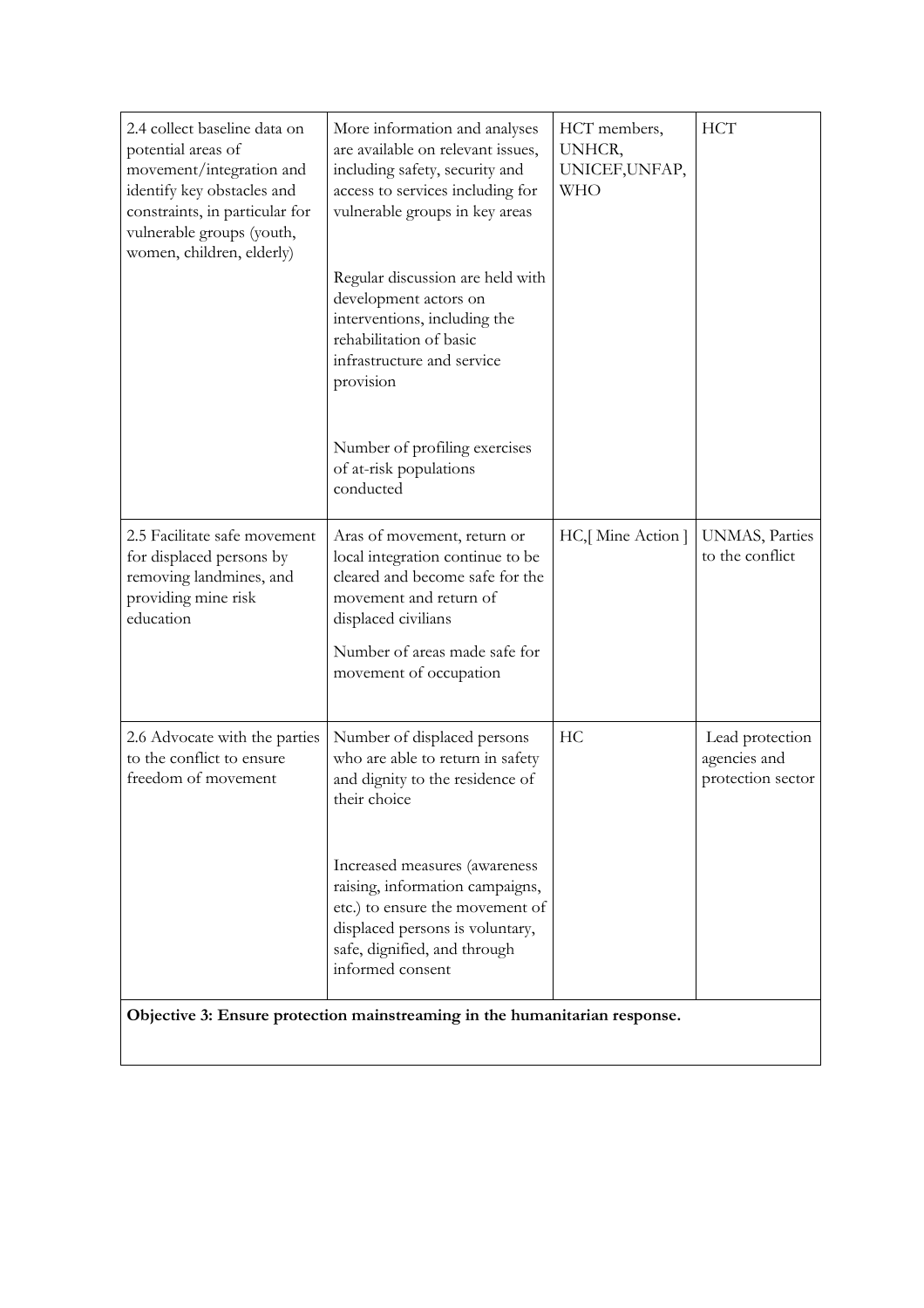| 3.1 Facilitate understanding<br>of and operationalize<br>protection mainstreaming                                                                                                                                                                                                                                                                                               | Four sectors are targeted (FSL,<br>Health, NFI/Shelter and<br>WASH) for protection<br>mainstreaming pilot project<br>Conduct an assessment of<br>protection mainstreaming<br>programs/initiatives and<br>establish measures and systems<br>to ensure protection is<br>mainstreamed in the<br>humanitarian response<br>Deployment of suitable and<br>qualified staff to the field and<br>community workers.<br>Number of trainings and<br>technical missions on<br>protection mainstreaming at the<br>national and field levels | HC, Lead Sector<br>Agency, OCHA<br>(ISC)                                   | UNHCR,<br>Protection<br>Sector, OCHA                                                               |
|---------------------------------------------------------------------------------------------------------------------------------------------------------------------------------------------------------------------------------------------------------------------------------------------------------------------------------------------------------------------------------|--------------------------------------------------------------------------------------------------------------------------------------------------------------------------------------------------------------------------------------------------------------------------------------------------------------------------------------------------------------------------------------------------------------------------------------------------------------------------------------------------------------------------------|----------------------------------------------------------------------------|----------------------------------------------------------------------------------------------------|
| 3.2 Improve sharing of<br>information on protection<br>issues and trends across the<br>country among sectors for<br>incorporation into their<br>respective programming                                                                                                                                                                                                          | Number of analytical,<br>situational or contextual<br>protection reports shared with<br>the sectors and humanitarian<br>field sites<br>Number of forums where<br>protection information is<br>shared sector-wide at the<br>country level                                                                                                                                                                                                                                                                                       | Protection Sector,<br>including GBV and<br>child protection<br>sub-sectors | Lead protection<br>agencies and<br>INGOs and<br><b>NGOs</b>                                        |
| 3.3 Advocate with all 3<br>Pillars (political,<br>humanitarian and Human<br>Rights) to develop a<br>comprehensive information<br>sharing protocol regarding<br>alleged incidents of human<br>rights violations and abuses,<br>particularly in relation to<br>individual protection cases,<br>recognizing established<br>principles and good practice,<br>including "do no harm" | Advocacy conducted to<br>encourage HCT to develop<br>information sharing protocol<br>on alleged human rights<br>violations and abuses<br>particularly in relation to<br>individual protection cases                                                                                                                                                                                                                                                                                                                            | HC                                                                         | 3 Pillars, Lead<br>Protection<br>agencies,<br>protection<br>Sector and<br>INGOs and<br><b>NGOs</b> |

# Adopted by the HCT in Damascus on 23 February 2015.